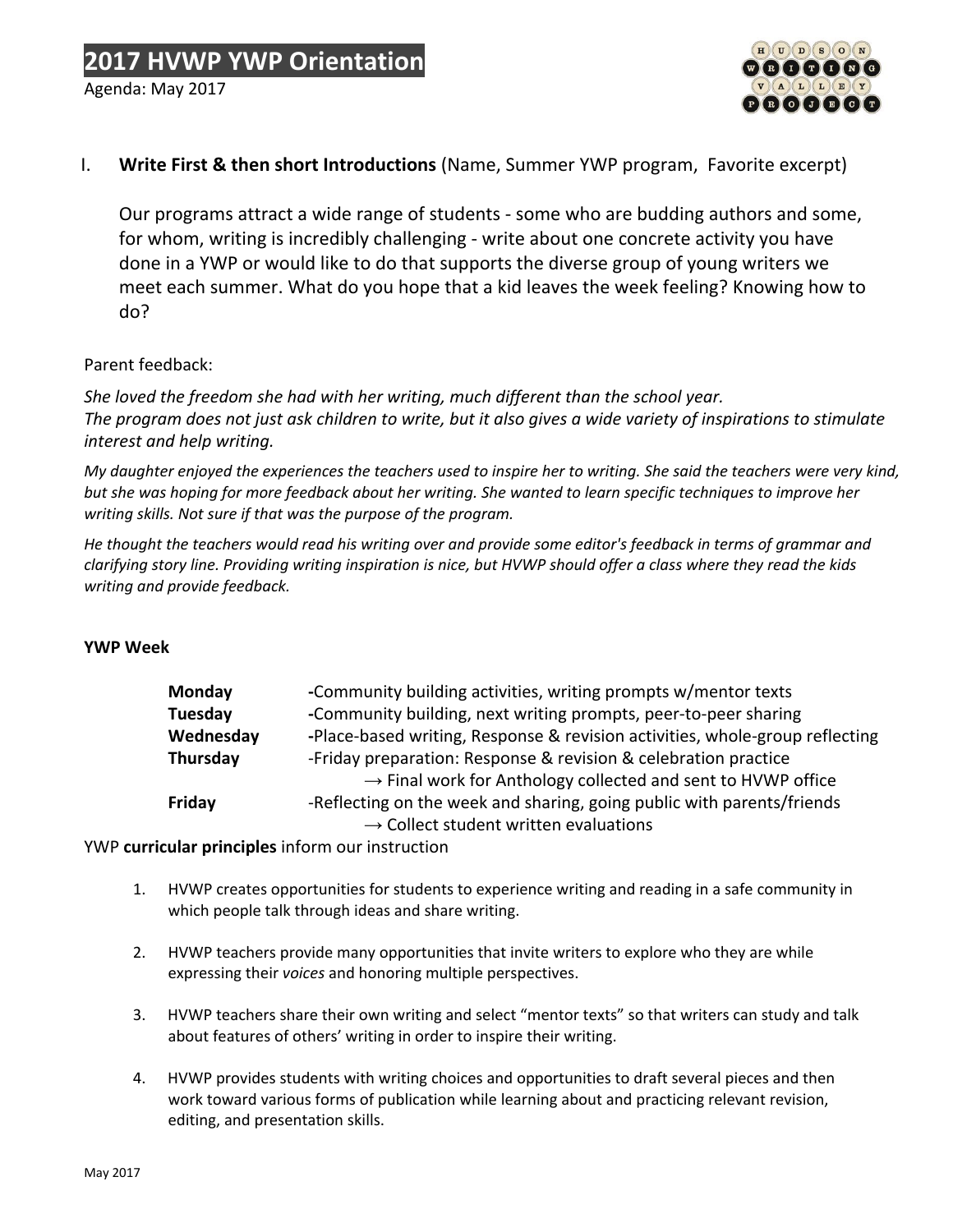## **2017 HVWP YWP Orientation**

Agenda: May 2017



**Planning Time** → Look at artifacts; share contact info; begin to plan → Consider supplies & place arrangements

- Letters to parents/families
- **Anthologies**
- HVWP Resources (old logs, anthologies, etc.)
- NWP Website: <http://lead.nwp.org/kb/> -- for example: [30 Ideas for Teaching Writing](http://lead.nwp.org/knowledgebase/30-ideas-for-teaching-writing/)

## **THE WORK** *OUTSIDE* **OF THE SUMMER CLASSROOM**

- **● Teaching teams collaborate and work with a variety of stakeholders –** you will interface with each other, SUNY New Paltz future teachers, museum educators, parents and other family members. Make certain that your contact info and working cell phone number is accurate for Diane.
- **● Teaching teams plan and lead a celebration focused on the students' writing** for an audience that includes and engages the writers' family members and other stakeholders; this will involve practicing with students so that they develop public voices; it will also involve creating and distributing anthologies.

 $\rightarrow$  Consider the needs of the audience: have families hold anthologies in order to see what they are reading; split the group; read excerpts; ask authors to write about or explain origin of piece; invite parents to write to a prompt; post-it note/golden lines, etc.)

**● Teams document and reflect on the program in order to build better programs and inquiry-based presentations.** Make a set of **[Electronic logs](https://docs.google.com/document/d/1YiAqe_Je5Hk3yP7AmmlJ9E-ca9VWOh57Mgeogwle-9M/edit?usp=sharing) for the week**  (select FILE, select MAKE COPY) electronic teaching logs, taking photographs, and saving curriculum resources, student writing and artwork. Electronic logs and blogs are easier to share; however, hand-written is fine.

> $\rightarrow$  We use logs in a variety of ways: we share with our teacher leaders; we use them to help us explain our program to stakeholders and incorporate information from them into our grant writing.

#### **Ongoing Communication before,** *during***, and after the program:**

- **Diane Rawson, Coordinating Director of YWP** (dianearawson@gmail/ 845.943.8437) will be your contact for support, questions, and concerns.
- Cell-phones -- TCs need to have a working cell-phone at all times in cases of emergency
	- HVWP will handle all correspondance with families; if they write you directly, please CC Diane on email correspondence. BCC if you happen to write a group email.

#### **TO DO:**

**Please help recruit:** 14 programs for students aged 7-17 in Ulster, Orange, and Dutchess, Columbia.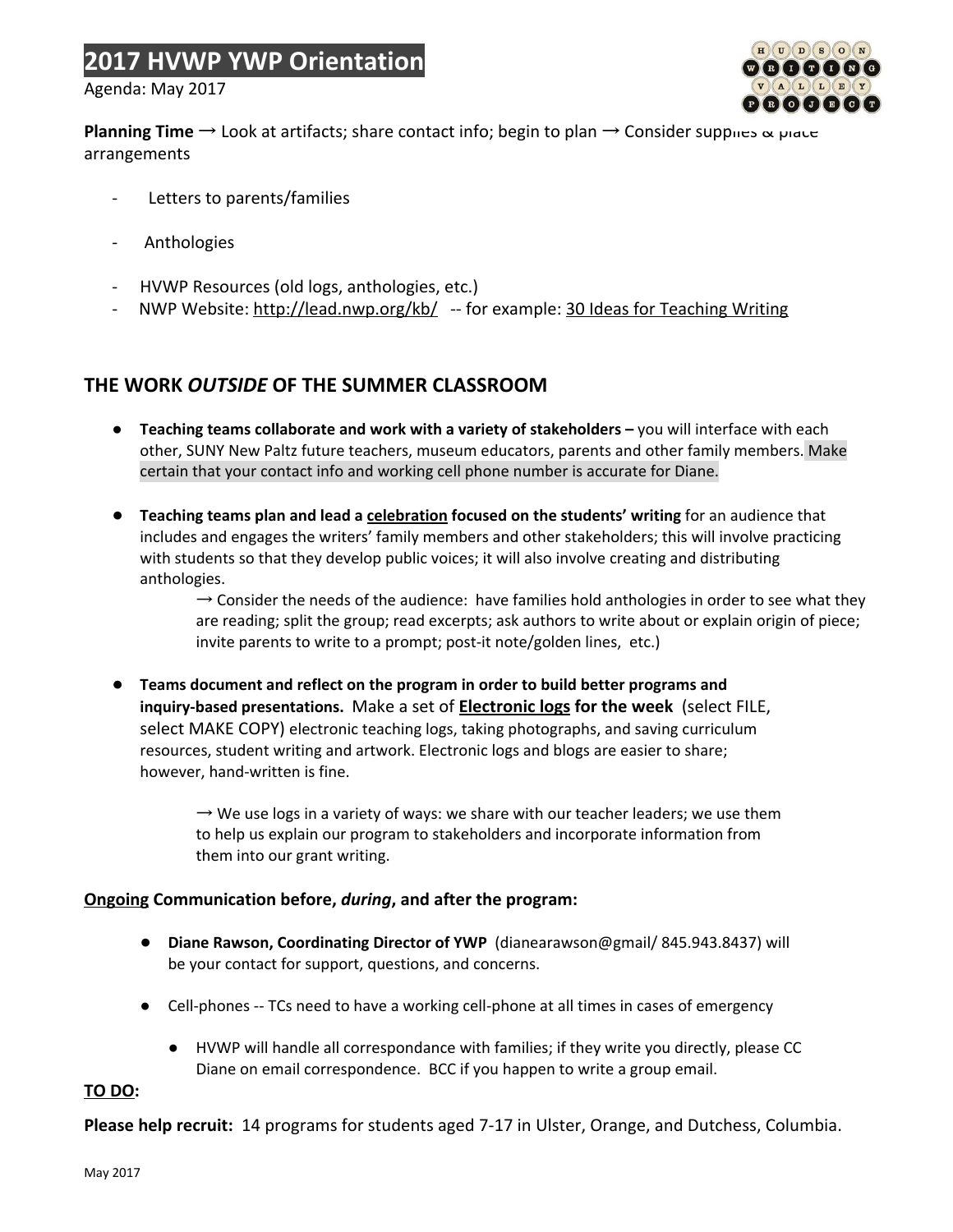## **2017 HVWP YWP Orientation**

Agenda: May 2017

**Place Flyers:** Coffee shops, doctors offices, churches, community centers

 $\boxed{H}$  $\boxed{U}$  $\boxed{D}$  $\boxed{S}$  $\boxed{O}$  $\boxed{N}$  $\negthinspace\textcircled{\tiny{R}}\hspace{0.08cm}\negthinspace\textcircled{\tiny{R}}\hspace{0.08cm}\negthinspace\textcircled{\tiny{R}}\hspace{0.08cm}\negthinspace\textcircled{\tiny{R}}$  $\mathbf{V} \left(\mathbf{A}\right) \left(\mathbf{L}\right) \left(\mathbf{L}\right) \left(\mathbf{E}\right) \left(\mathbf{Y}\right)$  $\mathbf{0} \mathbf{0} \mathbf{0} \mathbf{0} \mathbf{0} \mathbf{0}$ 

**Advocate:** Speak with kids, parents, counselors, colleagues, PTAs, and friends

→ **Forward HVWP Website**:<http://www.newpaltz.edu/hvwp/ywcamp.html> → **Sliding scale** [scholarship applications](http://www.newpaltz.edu/hvwp/scholarshipap2013.pdf)...all participants pay something.

| By June $11 -$                | Send Diane a copy of your Parent letter; Celebration start end/time                                                            |
|-------------------------------|--------------------------------------------------------------------------------------------------------------------------------|
| Within one week after program | Send Diane a copy of Final Logs, Student Evaluations, Receipts for<br>less than \$75 for miscellaneous, out-of-pocket receipts |
| Before Sept. 30               | Participate in a debriefing google hangout with Diane                                                                          |

### Dorothy/John

Steve Paul, Nora Val, Laura S Barbara Terri & Vince, Nina, Steven

Austen, Ashley, Rachel, Amy Ann, Andrew, Christine Urio, Julia McCullagh Lori-

???

Steve Masson

Valerie, NP MS, Exploring NP/Historic Huguenot -- opportunities to try different styles; use mentor texts Laura - having a sense of individuality in writing Nora - Get a sense of what students want; how to give them rich feedback Paul - Wappingers

Nicole S - TCA; appropriate feedback

Nina - challenge of having a performance

Vince - end goal - confidence to write and perform

Stephen - 15 yo, reading aloud work meant to be read aloud

Terri - accordian style, all together and breaking apart

Barbara -

Kamani, UG - be inspired to tell a story

John, MAT SS -- writing is a means, rather than an end

Dorothy - sharing is courageous, Nature/outdoors universal motivators